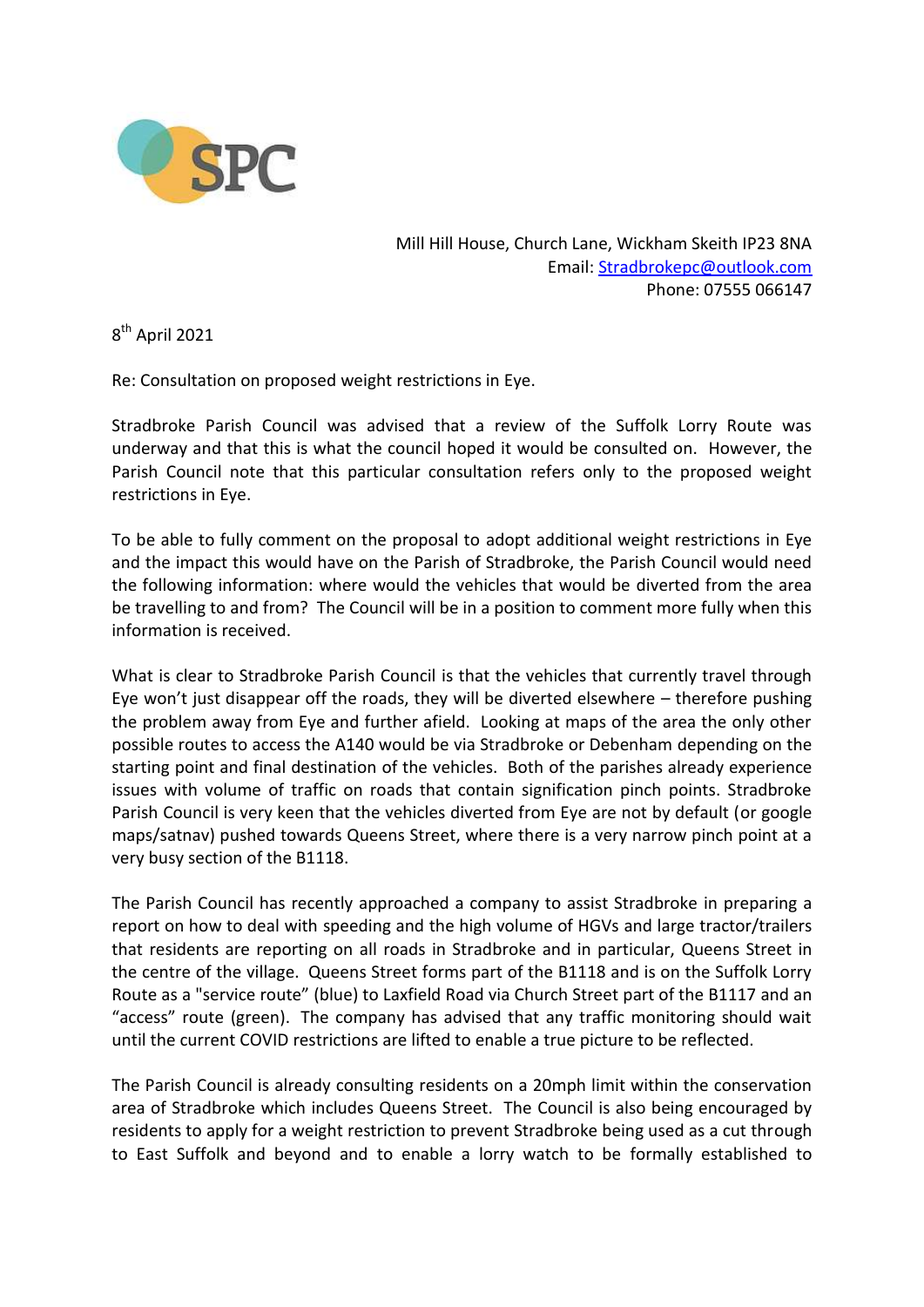monitor and report the vehicles using Stradbroke as a through route rather than a service/access route.

What the Parish Council can point to is the following:

- 1. Suffolk County Council regularly collects data from a permanent vehicle counter located under the highway near the cemetery on Laxfield Road (B1117) – data to show vehicle movements and speed is available on a quarterly basis.
- 2. There is a "pinch point" on Queens Street, near the primary school. This is noted in the made Stradbroke Neighbourhood Plan. There is only one pavement on this route and the road is not wide enough for large vehicles to pass each other without one mounting the only pavement, the other side of the road is a verge and an overgrown hedge (see photo below).



- 3. An independent transport assessment undertaken for a proposed development off Queens Street is available to view on Mid Suffolk's planning portal under reference DC/20/05126. This assessment shows that there were over 11,000 weekly vehicle movements both northbound and southbound on the section of the Queens Street at the time of the monitoring.
- 4. In 2019, Suffolk Highways produced a report highlighting safety issues on the Chickering Road, this is part of the B1118 and leads to Queens Street.
- 5. When the original weight restriction was imposed in Eye, there was a noticeable rise in complaints to the Council from residents regarding an increase in HGV and large tractor & trailer traffic movements on Queens Street. This was due, in part, as vehicles that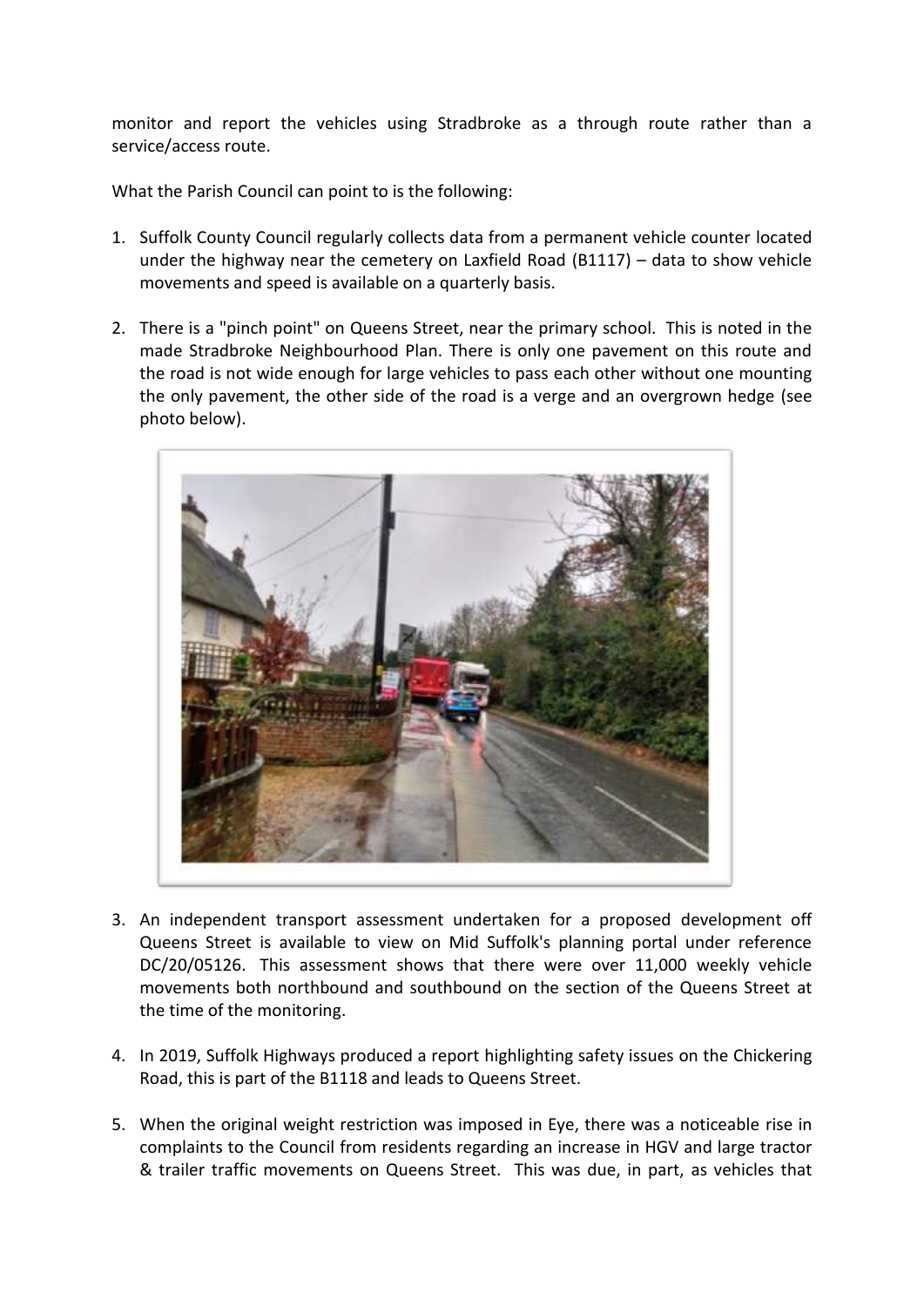would have travelled along Victoria Hill and then through Horham to access the anaerobic digester on the Laxfield Road via New Street and Church Street, are now travelling onto the A140 and accessing Stradbroke via the B1118 (Queens Street).

Note: The anaerobic digester was granted retrospective planning permission in 2016 by Suffolk County Council. At the time the Parish Council objected to this retrospective grant of planning as Councillors noted that the vehicle movements submitted with the planning statement had been underestimated and subsequent requests for information has shown this to be the case.

- 6. Babergh & Mid Suffolk District Councils are currently awaiting inspection on their proposed Joint Local Plan. Part of the evidence used in the preparation of the proposed Plan was a highways forecasting report produced by WSP and commissioned by Suffolk County Council. This report shows that the junction of the A140/B1118 will be at capacity within the lifetime of the plan, the modelling for this did not include traffic beyond the junction. As part of the consultation for the Joint Local Plan, Stradbroke Parish Council has commented that the modelling should have been extended to include the junction of the B1118 and B1117 at Queens Street/Church Street in Stradbroke. This is because the most likely route for vehicles turning at the A140/B1118 junction is Stradbroke and beyond via Queens Street and then Laxfield Road or Wilby Road.
- 3.10.5. Figure 22 shows the V/C performance along the A140 corridor in 2036.



Odile Wladon Clerk – Stradbroke Parish Council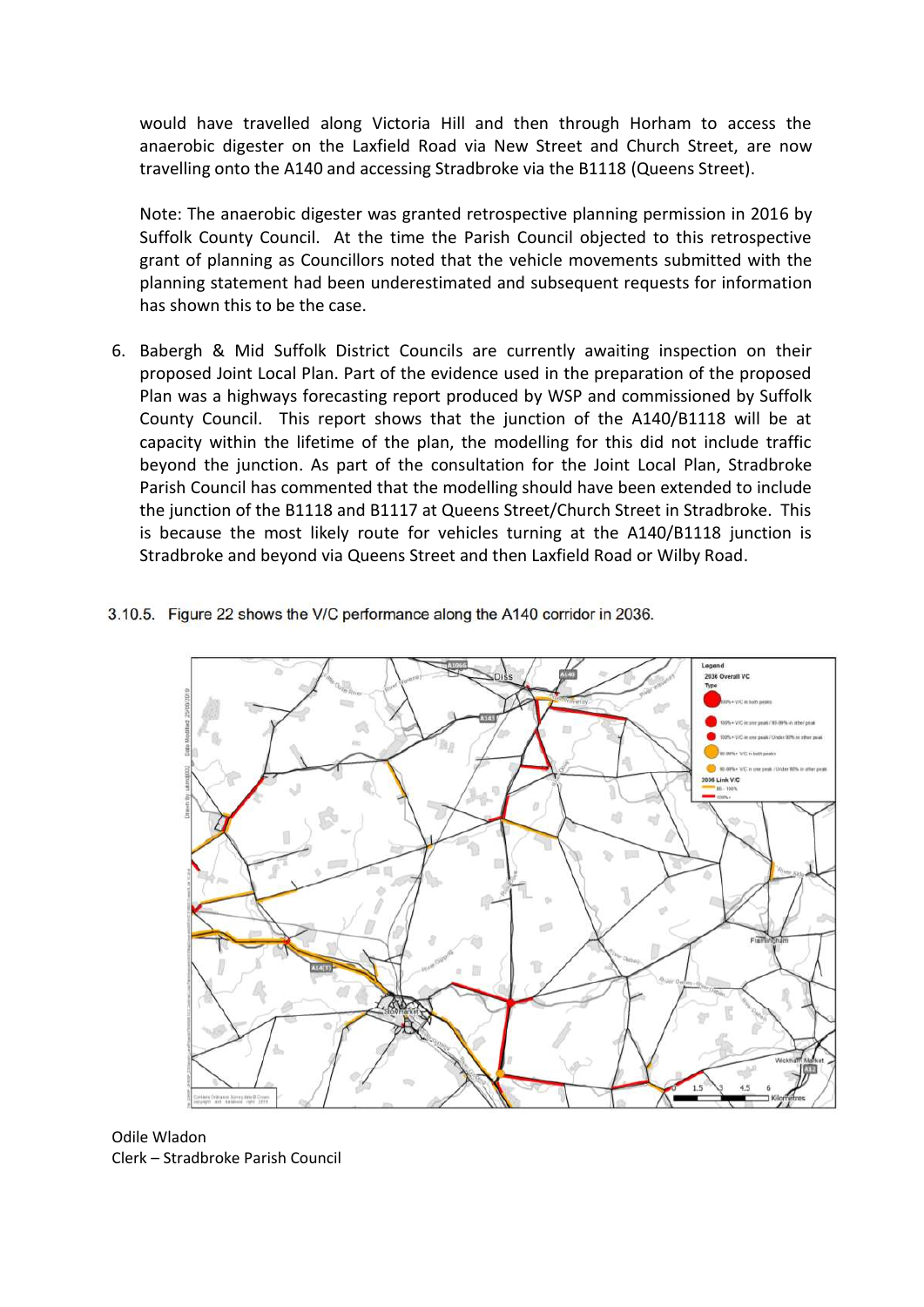### **Eye Town Council/SCC - HGV Working Group**

# **Summary notes of meeting 26th April 2021 at 09.00 via Teams**

Present:

| <b>County Councillor</b> | <b>Guy McGregor</b>                                                   |
|--------------------------|-----------------------------------------------------------------------|
| District Councillor      | Peter Gould                                                           |
| <b>SCC Officers</b>      | Graeme Mateer, Suzanne Buck, David Chenery, Jason McCloud (MSDC/Kier) |
| ETC reps                 | Tunie Brandon, Gary Rowland, Richard Berry                            |

Apology for absence: County Councillor Andrew Reid

The meeting was conducted in accordance with the agenda circulated on  $23^{rd}$  April and the numbering follows the agenda.

#### **1 Introductions and welcome**

JM was introduced after his site visit to Eye

PG explained that Cllr Reid had been called away urgently to attend to a pre-election matter

### **2. Minutes of meeting 11th March**

There were no comments and any action points had been covered by the agenda.

#### **3. Update on current traffic flow**

TB reported a marked increase in HGV traffic since the last meeting both during the day and at night. Aspall is starting to operate fully as from today and this is expected to increase levels. TB has witnessed dangerous situations involving children and the pinch-points.

HGV traffic appeared to be travelling from distribution centers as far away as Wincanton and Leicester. Drivers do not seem to be briefed about conditions in Eye.

TB/GR reported some problems with signage from the new roundabouts which could direct southbound HGV traffic into Eye and possibly be the cause of the increase in traffic through then town centre

GM advised that a Road Safety audit would be carried out when things had 'settled down'. GM would check signage with the site team and report back. **Action GM** 

GR reported that there had been one further building strike and that Moons the hairdressers had moved to Diss citing 'fear' of traffic striking the shop by customers as the primary reason.

### **4/5. JM's visit to Eye and Progress on update on HGV report**

On behalf of ETC RB thanked JM for an informative and highly visible site visit to Eye.

JM reported that there was clearly a problem and how this was to be addressed was key.

JM's report will cover all options and will include a signage review. JM has contacted the bridge team and bridges meet the weight carrying capacity based on present condition.

GR pointed out that there were no width restriction warning on the approaches to the bridges. JM would include any recommendations in this area in his report.